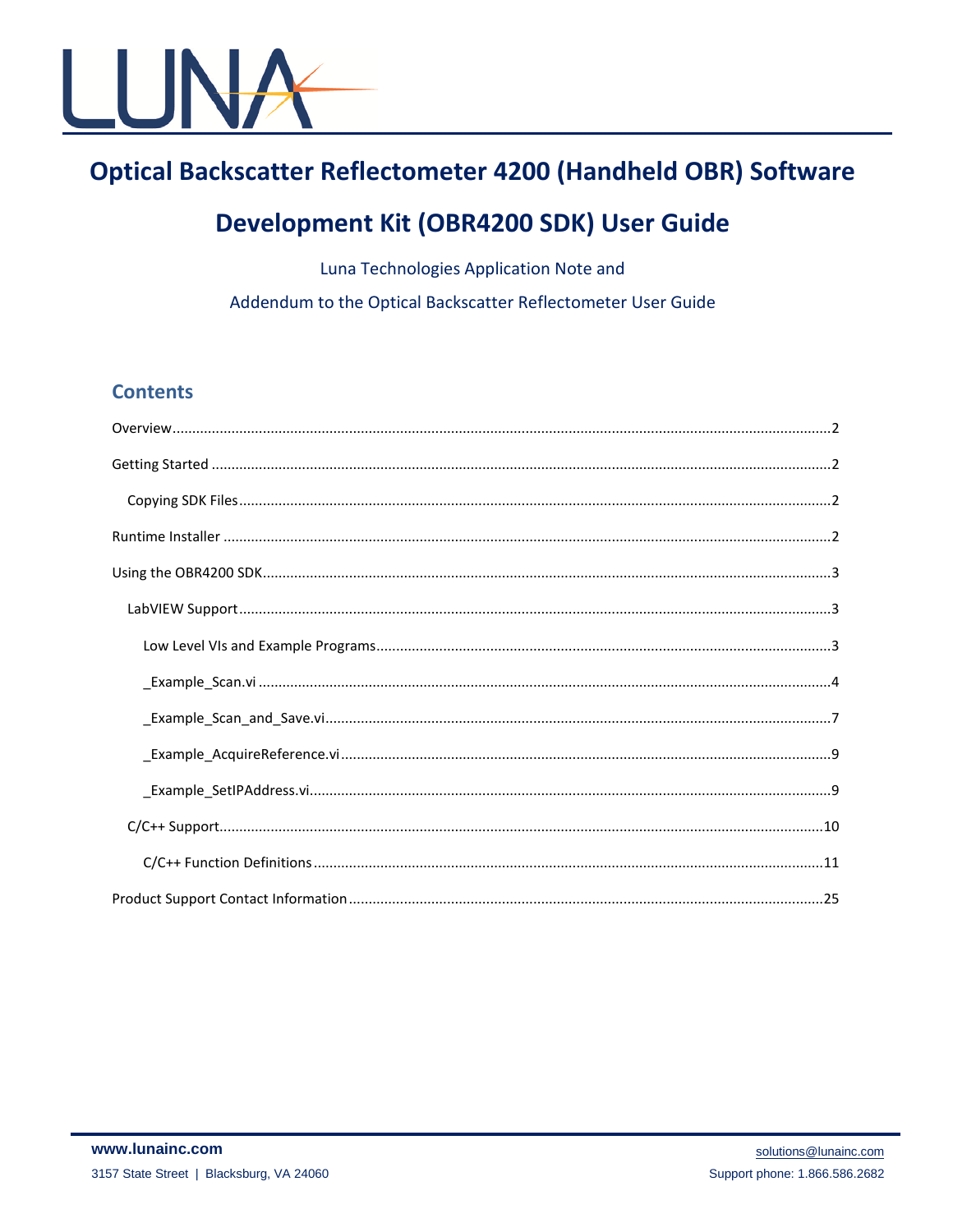

## **Overview**

The OBR4200 Software Development Kit (OBR4200 SDK) or Handheld SDK (HH SDK) is a collection of software routines that allows users of Luna Technologies' OBR4200 to develop custom software utilities targeted for a specific measurement application. By utilizing the SDK software package, OBR4200 users have the ability to write custom graphical user interfaces and data analysis packages using the same source code used to develop the instrument operational software.

The SDK includes sample code in C++ and LabVIEW. The example programs were written and tested using Visual Studio 2005 and LabVIEW 2010.

The example programs call functions contained in DLLs (primarily OBR4000.DLL) to control the OBR4200 and to perform calculations. It may be possible to call these same DLL functions from other programming languages; however C++ and LabVIEW are the only languages currently supported by the SDK.

# **Getting Started**

## **Copying SDK Files**

The SDK consists of a set of directories and files, which should be copied to a directory on your PC. For the sake of clarity, it is recommended that the software be copied to the folder *C:\HHSDK*. They can be placed in an alternate path if desired, but the remainder of these instructions will assume that you have used the default name.

The SDK contains the following folders:

Example – contains C++ example and Visual Studio 2005 project file

include – contains the HHSDK C++ header file

lib – contains the DLLs, .lib, and the .llb which contains the LabVIEW code and examples

Setup – contains the Microsoft Runtime installer and the setup batch file

## **Runtime Installer**

The SDK DLLs require that a specific set of folders and the Microsoft C++ Runtime Library be installed on your computer. To do this, run *setup.bat* from the *HHSDK*\Setup folder. If the computer running the SDK already has the OBR4200 software installed, this step should be unnecessary.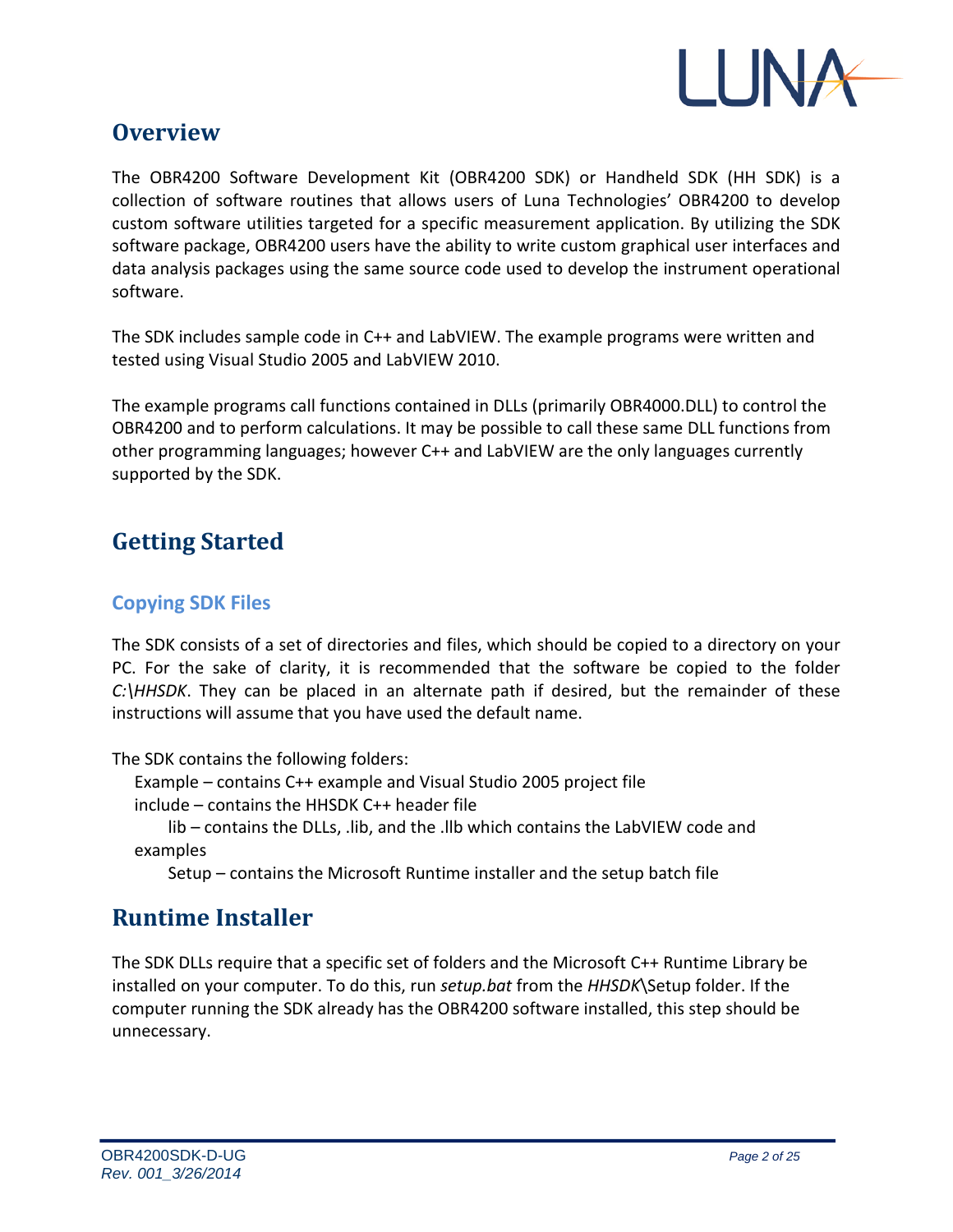

# **Using the OBR4200 SDK**

The easiest way to begin using the SDK is to run the provided example programs. These programs demonstrate the various operations that can be performed with the SDK, and can serve as starting templates for writing your own programs.

## **LabVIEW Support**

## **Low Level VIs and Example Programs**

The LabVIEW LLB *C:\HHSDK\lib\HHSDK.llb* contains low level VIs that call the DLLs in the *C:\HHSDK\lib* folder. Most of these VIs are C++ to LabVIEW wrappers and serve as building blocks for writing more complex programs.

The LabVIEW LLB also contains example programs that use the low level VIs to control the OBR4200 and compute measurements. These programs demonstrate how to load configurations, connect to the system, retrieve and set information, acquire measurements, log and load measurements, as well as process and plot data.

This guide will now explain each of the example programs.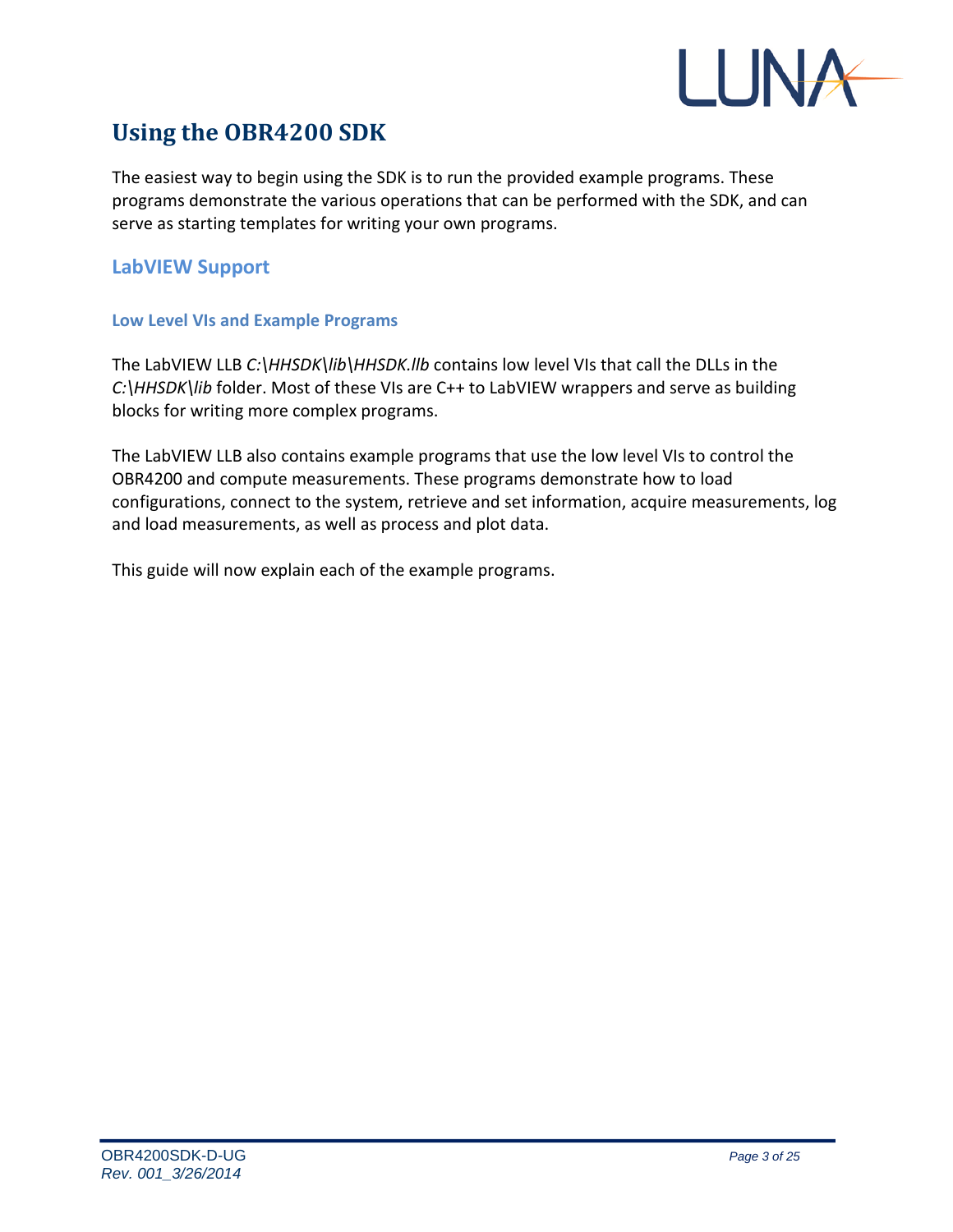

## **\_Example\_Scan.vi**

*\_Example\_Scan.vi* shows the steps that must be done to initialize the OBR4200, acquire a measurement, and display result data.





![](_page_3_Figure_5.jpeg)

- 1. *HHSDK\_ConnectAndConfigure.vi* connects to and initializes the OBR. This should be done at the beginning of any HH SDK program.
- 2. *HHSDK\_SetGroupIndex.vi* sets the group index.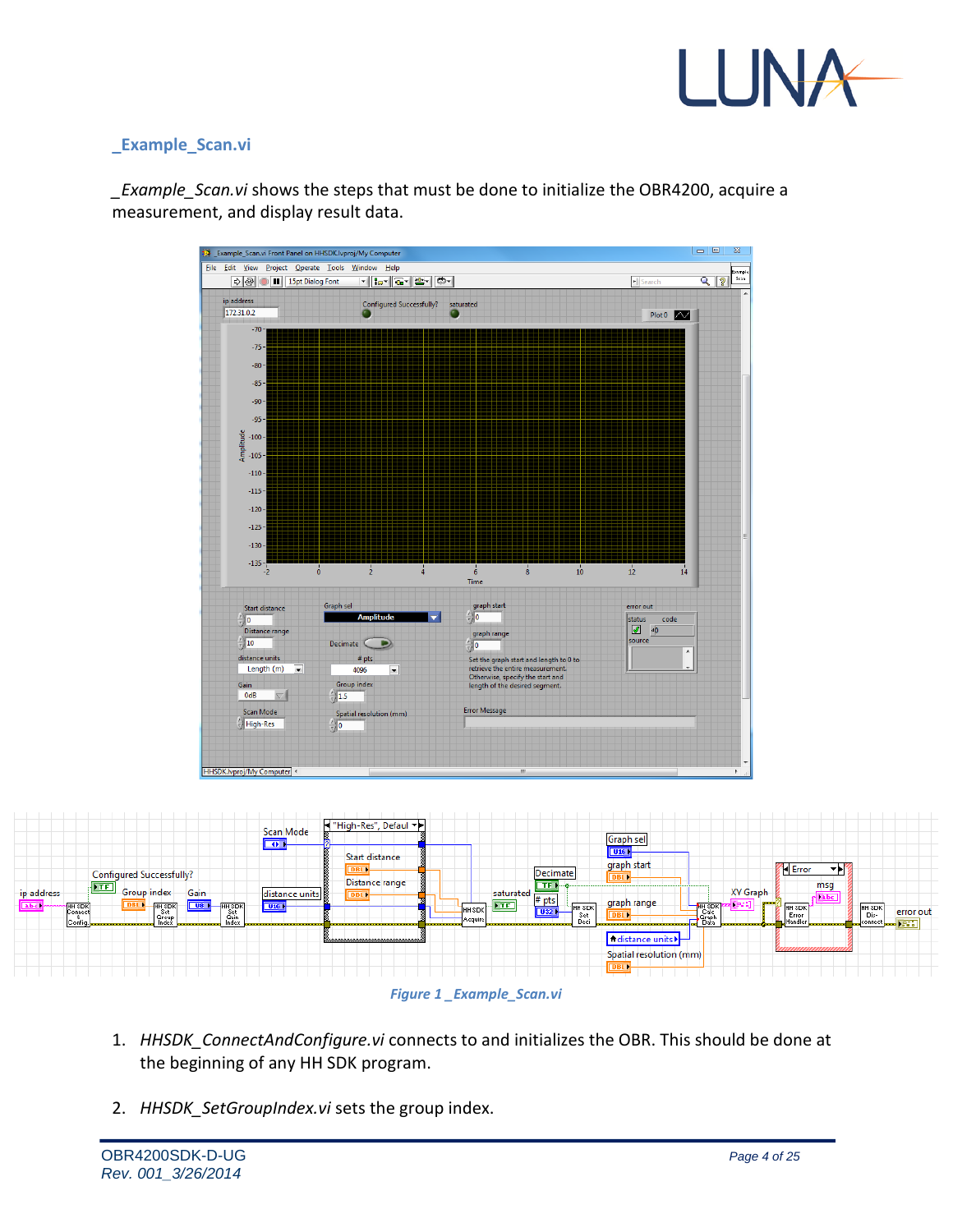![](_page_4_Picture_0.jpeg)

- 3. *HHSDK\_SetGainIndex.vi* sets the gain index.
	- It is important to note the value set here is not the gain in dB, but the gain index. A set of distinct gain values (typically 0, 6, 12, 18, and 24 dB) are available when taking an OBR measurement. These gain values are selected by setting the gain index to 0, 1, 2, 3, or 4.
- 4. Before calling Acquire, a case statement sets up the requirements for either a Low Resolution or High Resolution Scan. A low resolution scan acquires low resolution data for the entire distance range that the OBR is capable of. A high resolution scan acquires detailed data for a smaller distance range.
	- The Low Resolution Scan calls HHSDK GetmaxRange.vi to determine the maximum distance range.
	- The start distance for Low Resolution should always be 0.
	- The High Resolution Scan uses the user-specified start distance and range.
- 5. *HHSDK\_Acquire.vi* acquires a measurement.
	- Calls two VIs:
		- *HHSDK\_ConvertUnits.vi* converts the start distance and range to ns.
		- *HHSDK\_AcqMeas.vi* acquires a measurement.
- 6. *HHSDK\_SetDecimation.vi* controls whether *HHSDK\_CalcGraphData.vi* returns all of the data points for the selected segment or returns a decimated data array.
	- If the Decimate control is set to True, the software calls HHSDK SetNumDeciPts.vi to set the desired number of points.
- 7. *HHSDK\_CalcGraphData.vi* computes the measurement data and outputs it to the XY Graph.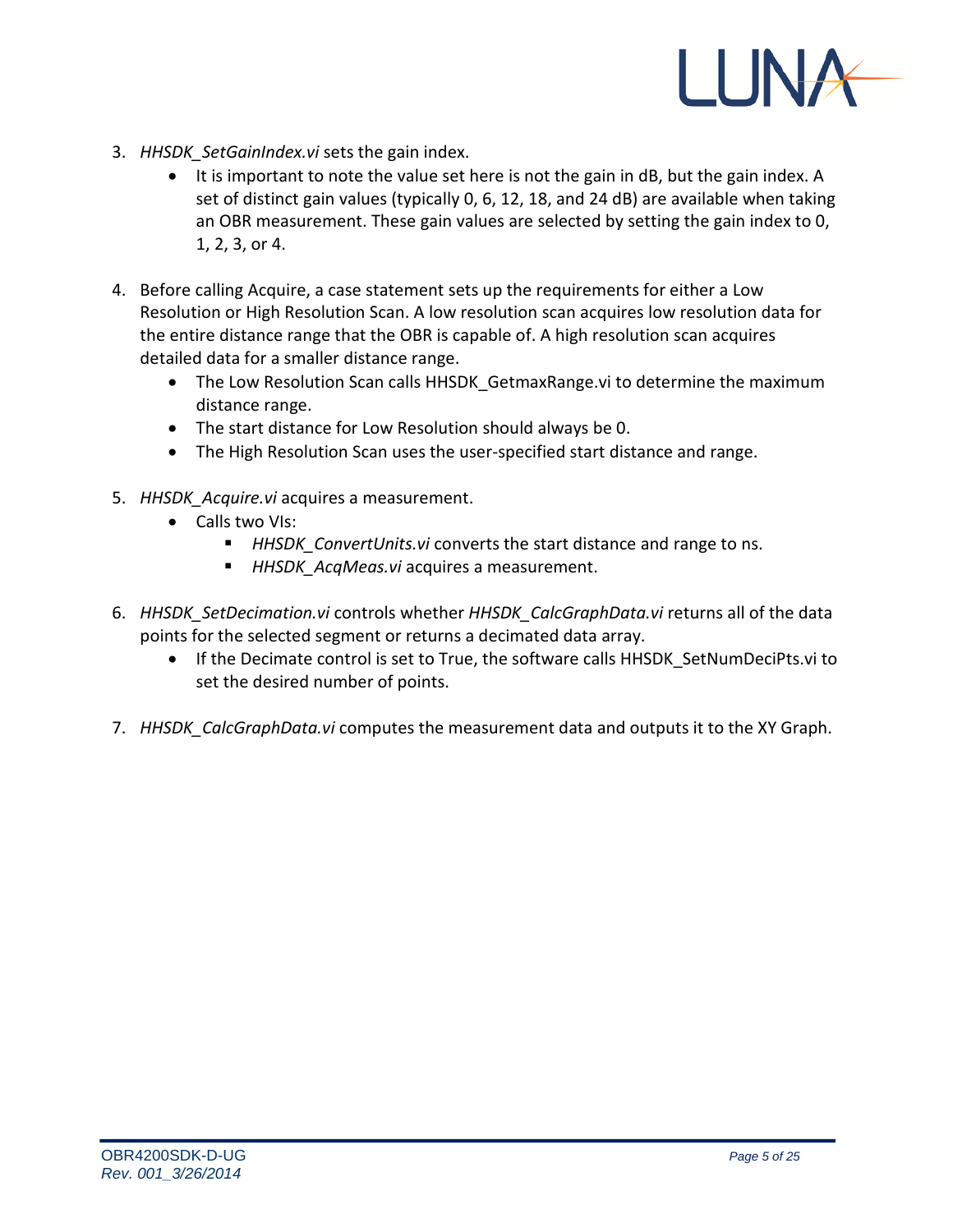![](_page_5_Picture_0.jpeg)

![](_page_5_Figure_1.jpeg)

#### *Figure 2 HHSDK\_CalcGraphData.vi*

- It calls three other VIs:
	- *HHSDK\_CalcDataSizes.vi*
		- Calculates the sizes of the data sets that will be returned for the specified graph type.
	- *HHSDK\_CalcDistance.vi*
		- Calculates the distance data from the requested region.
	- *HHSDK\_CalcMeasurment.vi*
		- Calculates the measurement data for the requested region.
- 8. *HHSDK GetErrorMsg.vi* is called if an error occurred during the setup or acquisition.
	- This VI calls the OBR4200 DLLs to determine what error occurred and displays the appropriate message.
- 9. *HHSDK\_Disconnect.vi* disconnects the OBR4200 from the computer. This should be done at the end of any HH SDK program.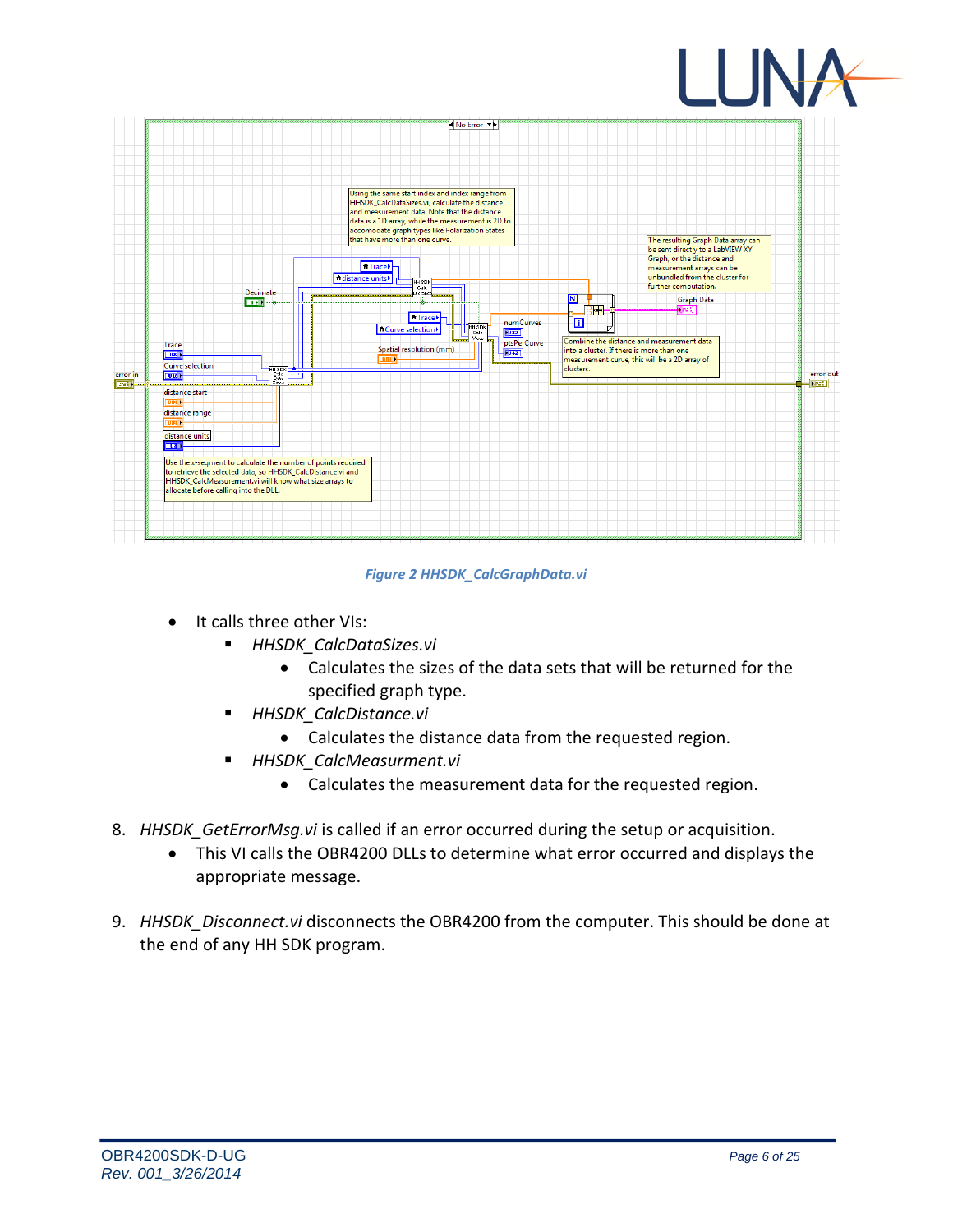![](_page_6_Picture_0.jpeg)

## **\_Example\_Scan\_and\_Save.vi**

The purpose of this example VI is to demonstrate the save features that the Handheld SDK provides. It uses the same setup and acquire code as *\_Example\_Scan.vi*.

![](_page_6_Figure_3.jpeg)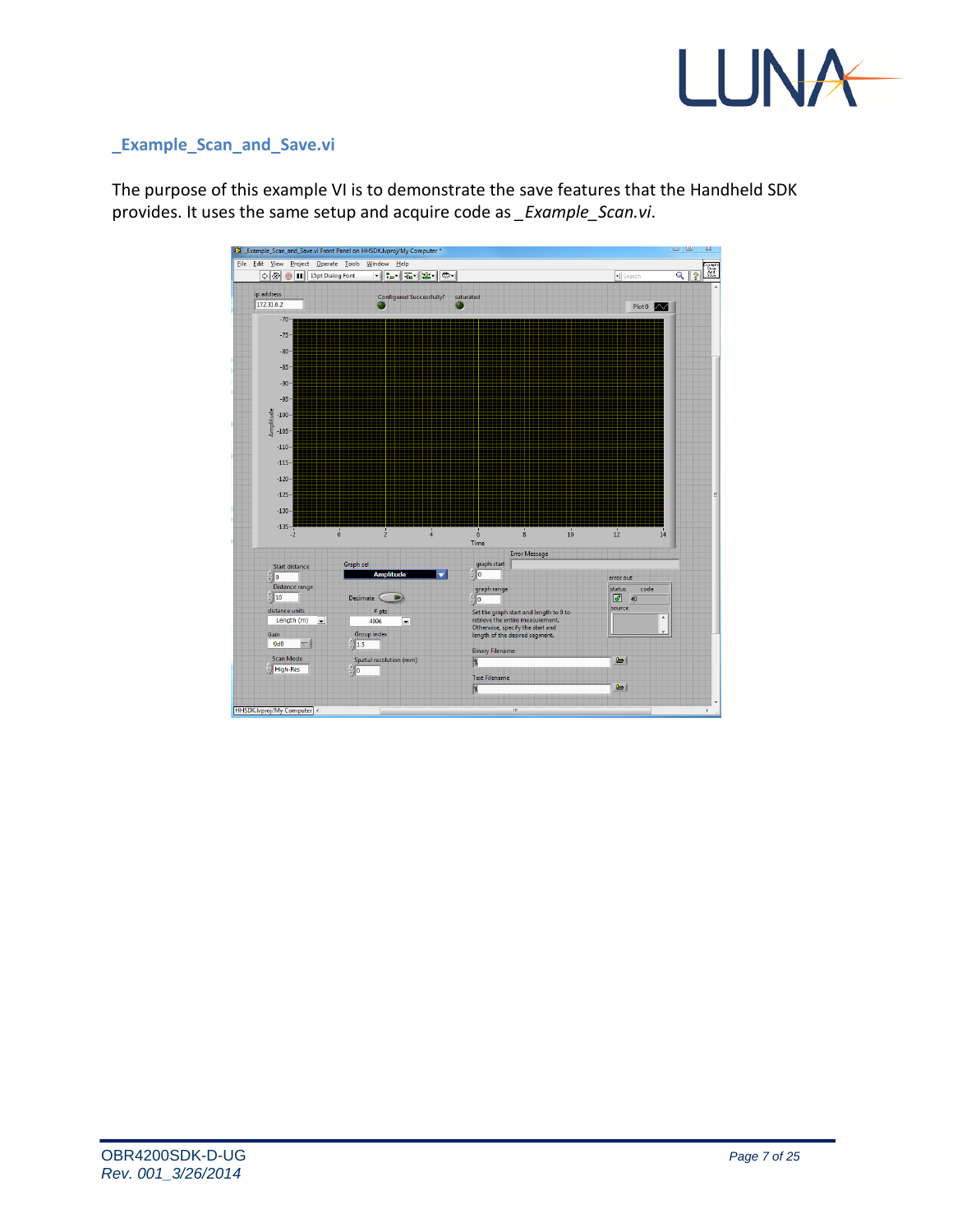![](_page_7_Picture_0.jpeg)

![](_page_7_Figure_1.jpeg)

*Figure 3 \_Example\_Scan\_and\_Save.vi*

- 1. *HHSDK\_SaveBinaryFile.vi* saves the chosen trace as a binary file to the provided path.
- *2. HHSDK\_SaveTextFile.vi* saves the chosen trace as a text file to the provided path.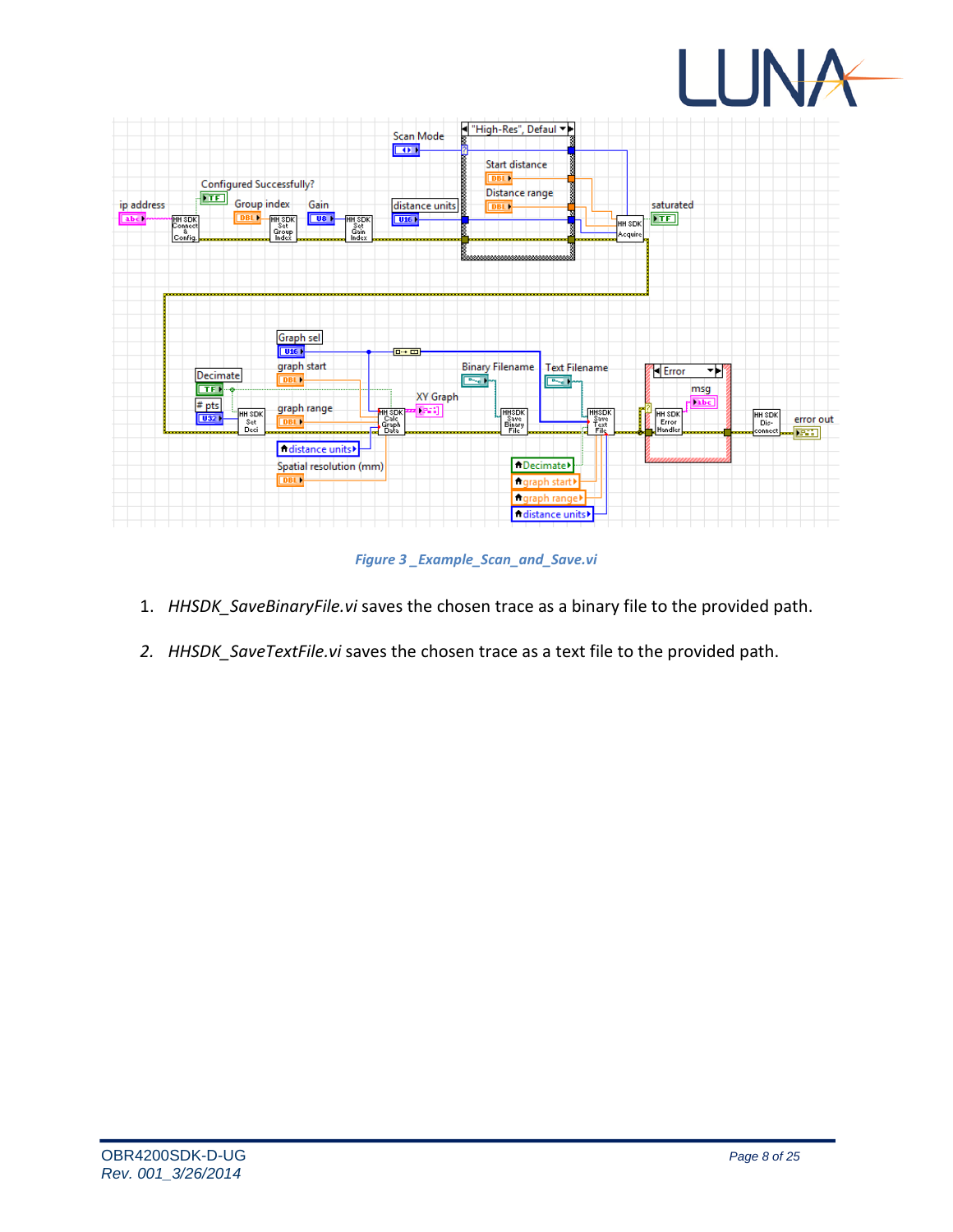![](_page_8_Picture_0.jpeg)

## **\_Example\_AcquireReference.vi**

The purpose of this example VI is to show how to acquire a reference and acquire information about the current reference.

![](_page_8_Figure_3.jpeg)

#### *Figure 4 \_Example\_AcquireReference.vi*

- 1. *HHSDK\_AcquireReference.vi* acquires a reference scan.
- 2. *HHSDK\_GetReferenceInfo.vi* acquires information about the current reference.

## **\_Example\_SetIPAddress.vi**

*\_Example\_SetIPAddress.vi* shows how to change the current IP address.

| current ip address       | new ip address         |                               |
|--------------------------|------------------------|-------------------------------|
| <b>HH SDK</b><br>Connect | 1нн sdk<br>Set         | IHH SDKI<br>error out<br>Dis- |
| Config.                  | IP<br>---------------- | demand connects.              |

*Figure 5 \_Example\_SetIPAddress.vi*

- 1. *HHSDK\_SetIPAddress.vi* changes the current IP address. The OBR 4200 must be power cycled before this change will take effect.
- 2. Whenever the IP address is changed, the new value is written to the file C:\ProgramData\Luna Technologies\OBR4200\ipaddress.txt.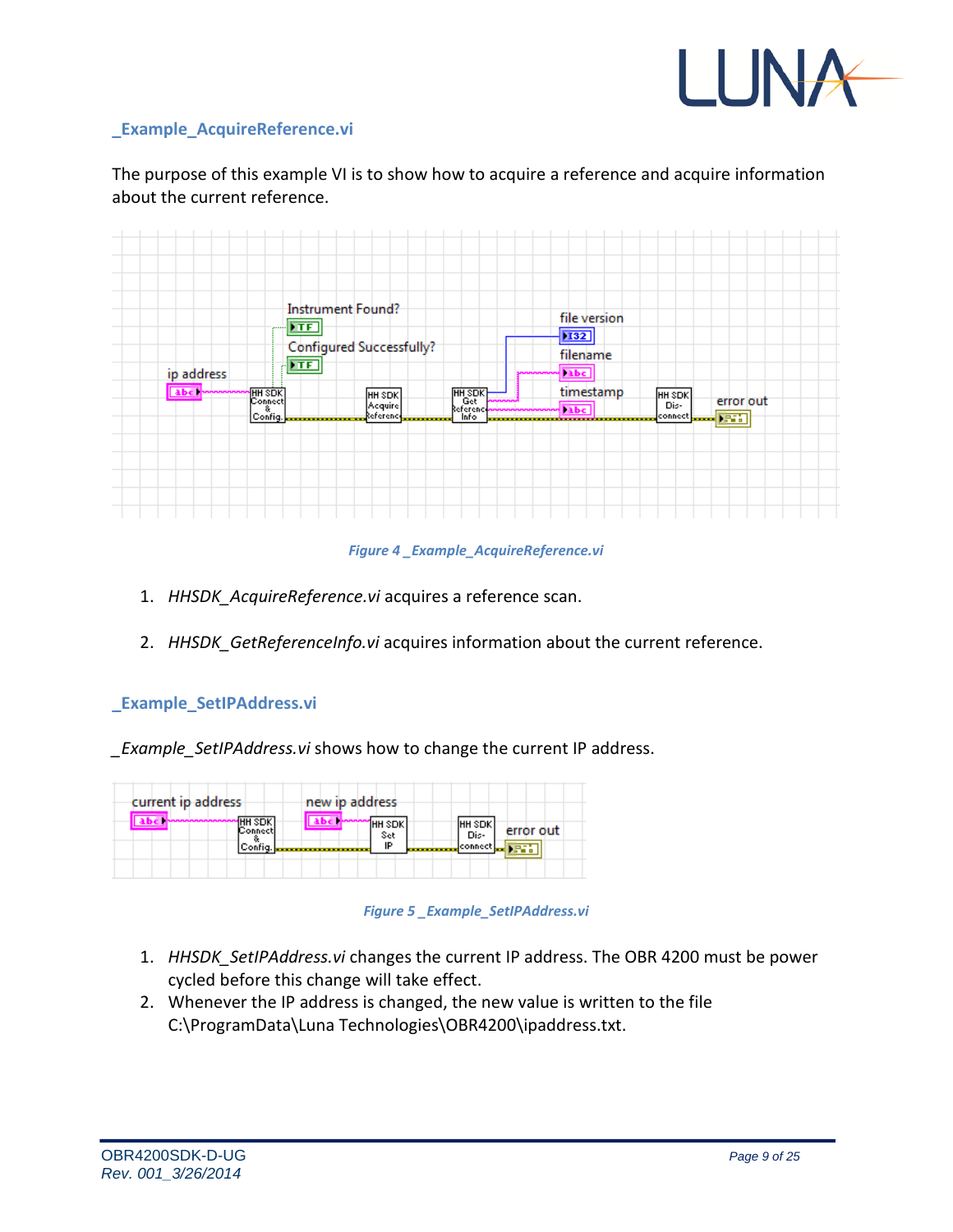![](_page_9_Picture_0.jpeg)

## **C/C++ Support**

There is one C/C++ header file included with the SDK. This file is all that is required to begin compiling and working with the library.

- *HHSDK.h* the main header file that contains all of the prototypes of the functions that are specific to the OBR4200 product. This header file also contains all enumeration types and structure definitions to allow for easy integration of the SDK code into another C/C++ project.
	- o To see function definitions, check below section labeled "C/C++ Function Definitions"

In addition to the header file mentioned above, a sample workspace named "HHSDK\_Example" is also bundled with the SDK source code. This workspace was created and compiled with Microsoft Visual C++ v8.0 (2005). It can be used as the model for creating new projects that are to be used to call functions within the included DLL.

The main source file in the "HHSDK Example" project contains a single function that shows how one would call the functions in the OBR4000 DLL to perform various actions. It begins by calling the *HHSDK\_ConnectAndConfigure* function to initialize the hardware and allocate the necessary memory. If this configuration is successful, the proper initialization can be performed that will allow a measurement to be acquired with the hardware. Upon obtaining measurement data, the appropriate parameters can be calculated to allow graphical display of the data.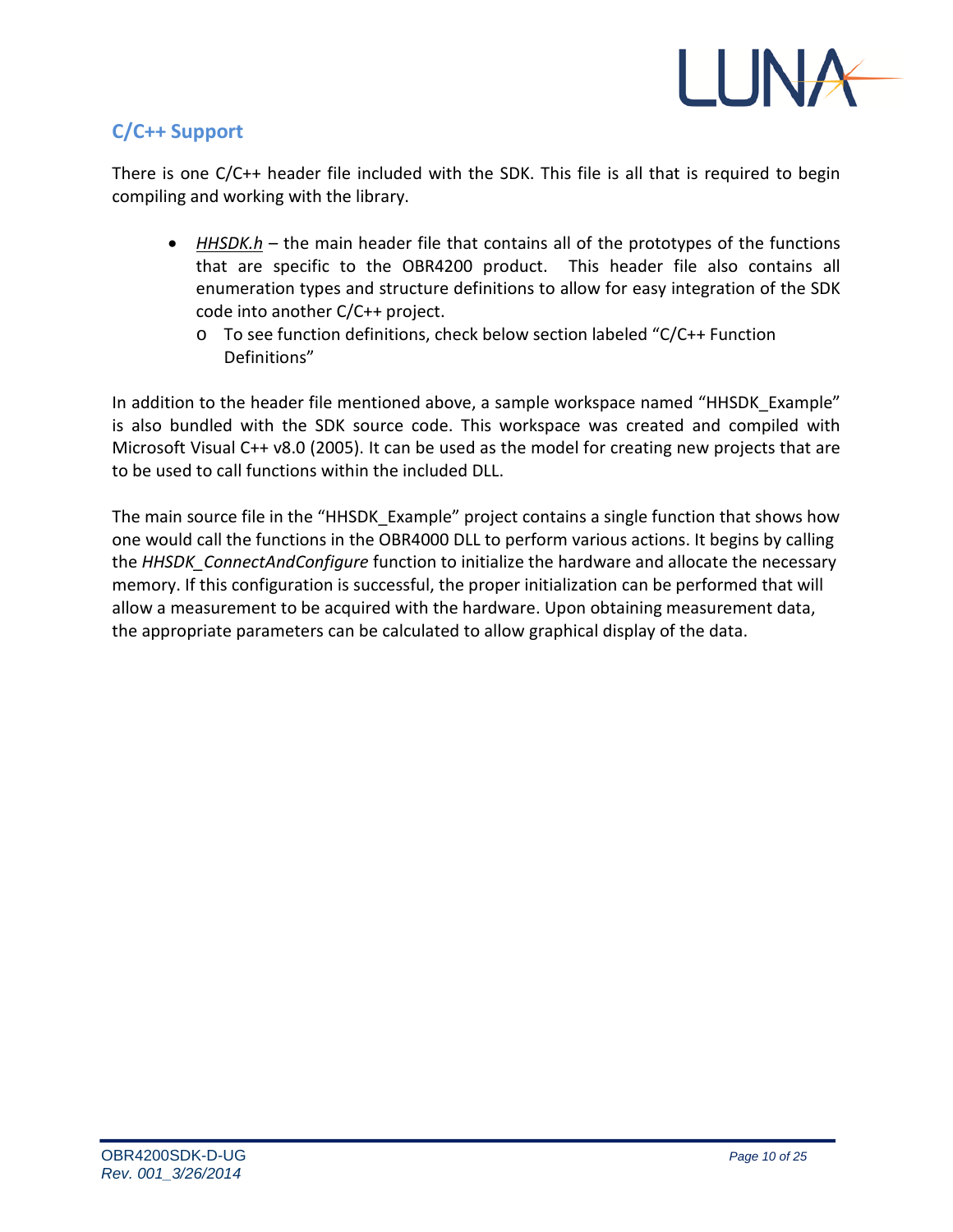![](_page_10_Picture_0.jpeg)

## **C/C++ Function Definitions**

## *HHSDK\_CAPI INT32 HHSDK\_AcqMeas (UINT8* **trace***, FLOAT64* **start\_ns***, FLOAT64* **length\_ns***, UINT8* **scanMode***, UINT8 \** **saturated***)*

### HHSDK\_AcqMeas

- Acquire a measurement
- Input:
	- o UINT8 trace trace in which to store the measurement
	- o FLOAT64 start\_ns start location of measurement in units of ns
	- o FLOAT64 length ns length of the measurement in units of ns
	- o UINT8 scanMode 0: LowRes 1: HighRes
- Outputs:
	- o UINT8 \*saturated if ADCs were saturated due to excessive gain (0/1)

Returns:

error status code

## *HHSDK\_CAPI INT32 HHSDK\_AcquireReference ()*

## HHSDK\_AcquireReference

• Acquire a reference

Returns: error\_status\_code

*HHSDK\_CAPI INT32 HHSDK\_CalcDataSizes (UINT8* **trace***, UINT16* **graphType***, UINT8* **decimate***, FLOAT64* **start***, FLOAT64* **length***, UINT8* **units***, UINT32 \** **numCurves***, UINT32 \** **ptsPerCurve***, UINT32 \** **startIndex***, UINT32 \** **indexRange***)*

## HHSDK\_CalcDataSizes

• Calculate the sizes of the data sets that will be returned for the specified graph type.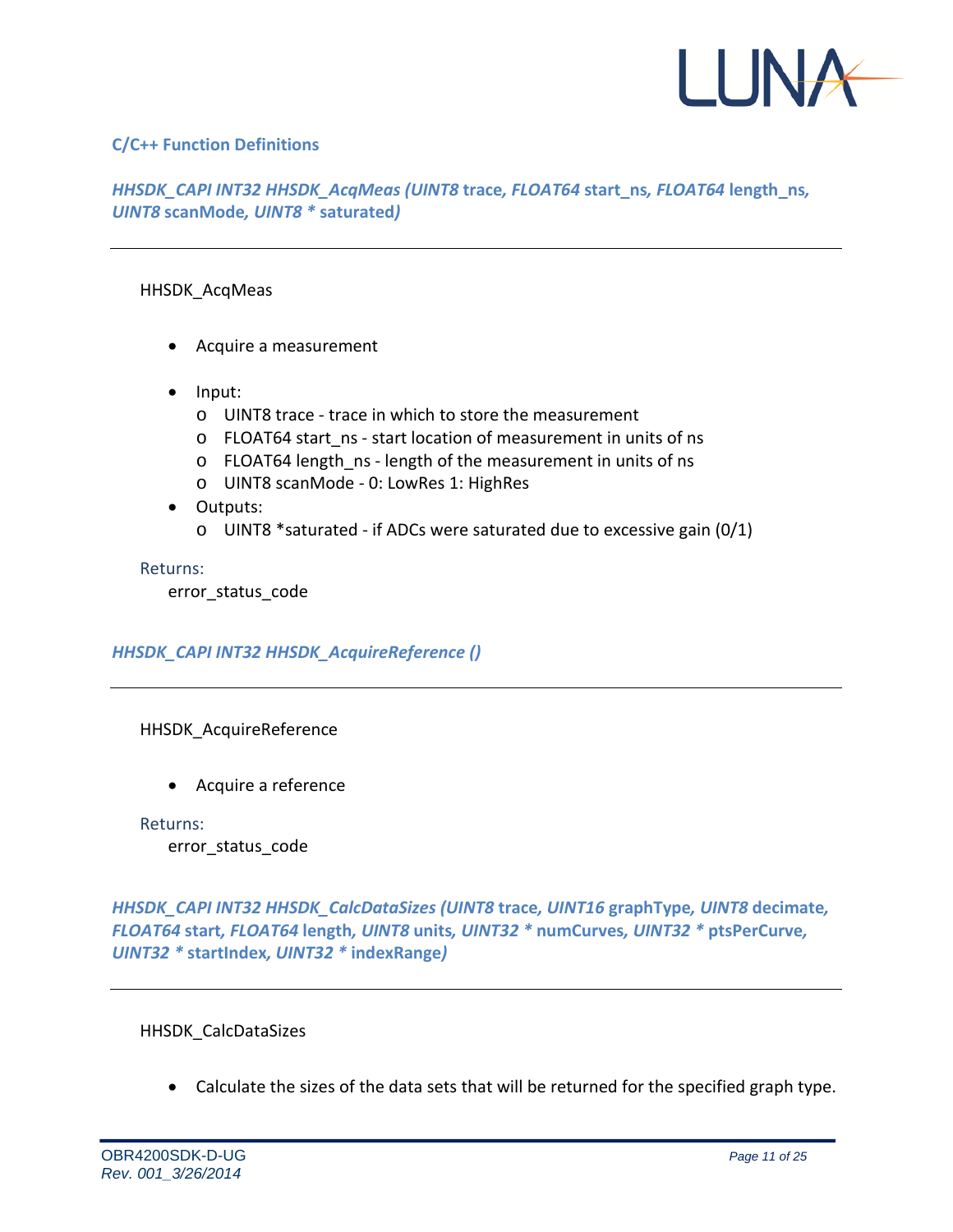![](_page_11_Picture_0.jpeg)

- Outputs startIndex and indexRange will be used to specify the desired data segment when calling HHSDK\_CalcMeasurement and HHSDK\_CalcDistance.
- Outputs ptsPerCurve and numCurves should be used to allocate arrays before calling HHSDK CalcMeasurement and HHSDK CalcDistance.
- The array passed to HHSDK CalcDistance should hold at least ptsPerCurve elements.
- The array passed to HHSDK CalcMeasurement should hold at least ptsPerCurve \* numCurves elements.
- Inputs:
	- o UINT8 trace trace number
	- o UINT16 graphType graph type selection
	- $\circ$  UINT8 decimate 0 to calculate the size of a decimated data set, 1 for the full data set
	- o FLOAT64 start start of the segment to calculate the size of
	- o FLOAT64 length length of segment
	- o UINT8 units units of start and length
- Outputs:
	- o UINT32 \*numCurves number of curves the data set will contain
	- o UINT32 \*ptsPerCurve number of points in each curve
	- o UINT32 \*startIndex starting index of the segment
	- o UINT32 \*indexRange length of the segment in index points

error\_status\_code

*HHSDK\_CAPI INT32 HHSDK\_CalcDistance (UINT8* **trace***, UINT32* **startIndex***, UINT32*  **indexRange***, UINT8* **decimate***, UINT8* **units***, FLOAT64 \** **distance***, UINT32 \** **arrSize***)*

## HHSDK\_CalcDistance

- Calculates the distance data for the requested region.
- The parameters startIndex and indexRange should be calculated by calling HHSDK CalcDataSizes with the desired distance start and range.
- The calling function must allocate the distance array hold at least indexRange elements before calling HHSDK\_CalcDistance.
- Inputs:
	- o UINT8 trace trace number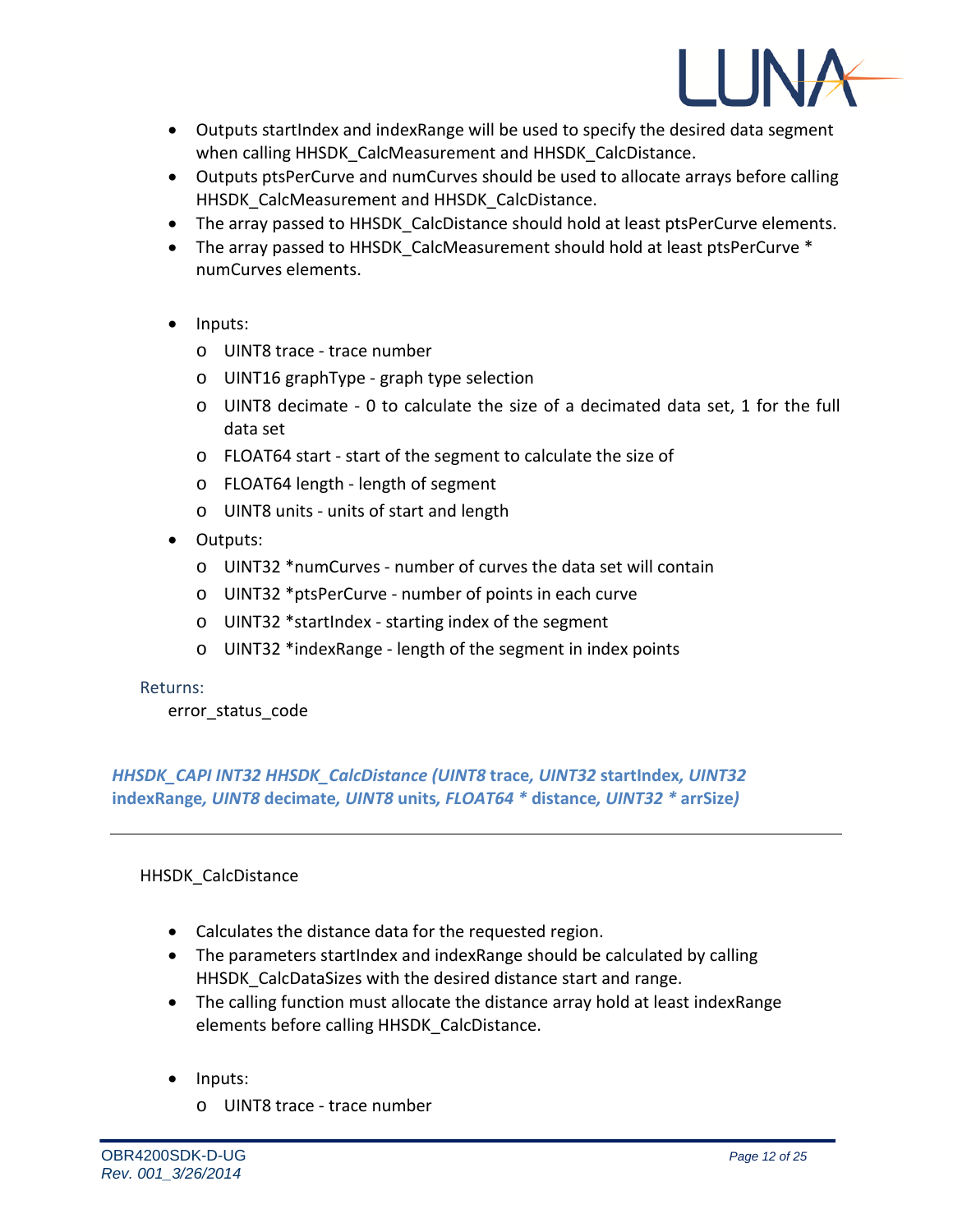![](_page_12_Picture_0.jpeg)

- o UINT32 startIndex start index of region
- o UINT32 indexRange number of index points in region
- o UINT8 decimate 1 to return decimated data, 0 to return the full data set
- o UINT8 units desired units
- Outputs:
	- o FLOAT64 \*distance array of distance points
	- o UINT32 \*arrSize number of points in distance array (should be the same as ptsPerCurve from HHSDK\_CalcDataSizes)

error\_status\_code

*HHSDK\_CAPI INT32 HHSDK\_CalcMeasurement (UINT8* **trace***, UINT16* **graphType***, UINT32*  **startIndex***, UINT32* **indexRange***, UINT8* **decimate***, FLOAT64* **spatialRes***, FLOAT64 \**  **measurement***, UINT32 \** **numCurves***, UINT32 \** **ptsPerCurve***)*

## HHSDK\_CalcMeasurement

- Calculates the measurement data for the requested region.
- The parameters startIndex and indexRange should be calculated by calling HHSDK\_CalcDataSizes with the desired distance start and range.
- The calling function must allocate the measurement array (using the sizes from HHSDK\_CalcDataSizes) before calling HHSDK\_CalcMeasurement.
- Inputs:
	- o UINT8 trace trace number
	- o UINT16 graphType graph type
	- o UINT32 startIndex start index of region
	- o UINT32 indexRange number of index points in region
	- o UINT8 decimate 1 to return decimated data, 0 to return the full data set
	- o FLOAT64 spatialRes spatial resolution in mm
- Outputs
	- o FLOAT64 \*measurement array of measurement points
	- o UINT32 \*numCurves number of curves the data set will contain
	- o UINT32 \*ptsPerCurve number of points in each curve

Returns:

error status code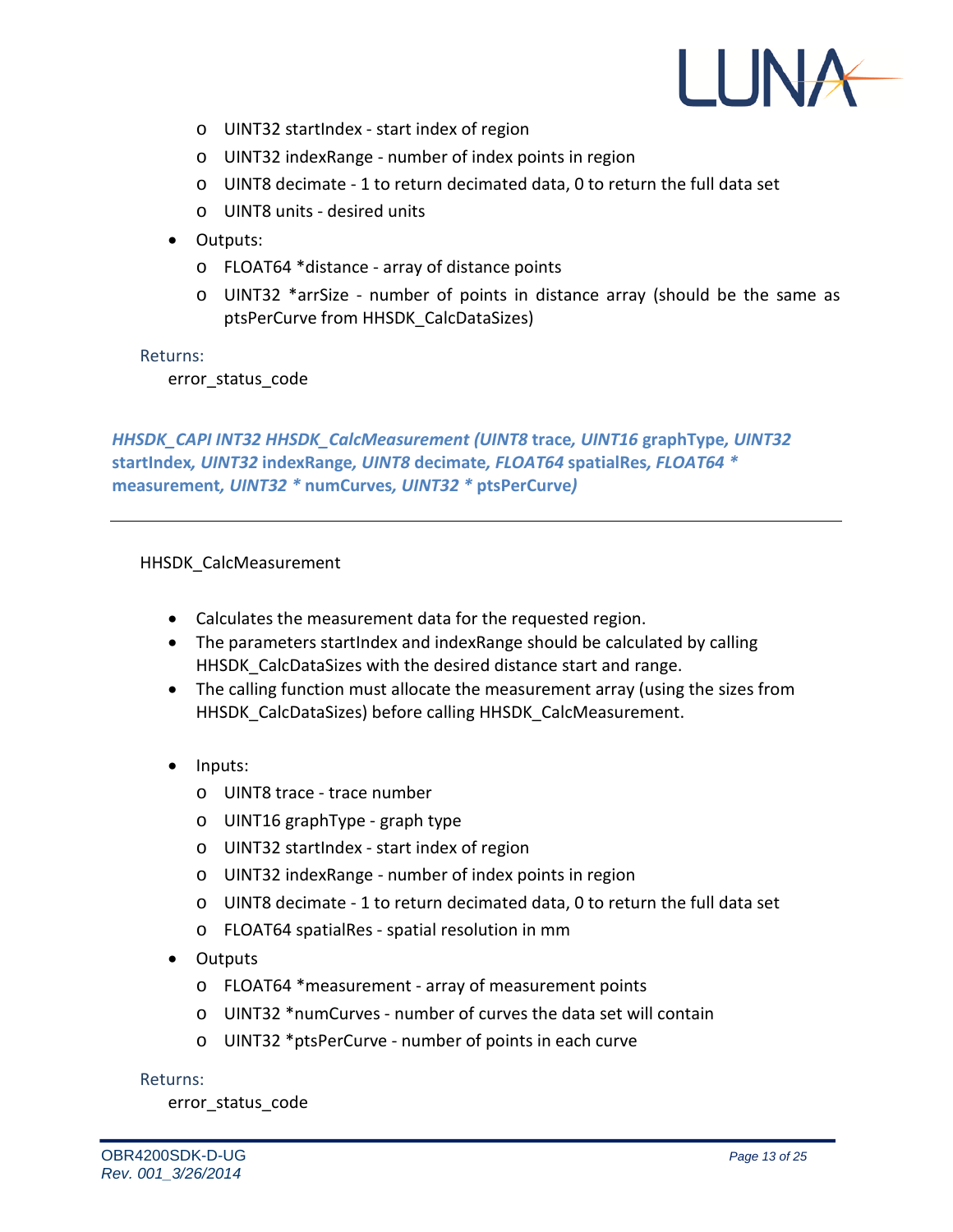![](_page_13_Picture_0.jpeg)

*HHSDK\_CAPI INT32 HHSDK\_CoerceDistance (FLOAT64* **start\_ns***, FLOAT64* **length\_ns***, FLOAT64 \** **coerced\_start\_ns***, FLOAT64 \** **coerced\_length\_ns***)*

HHSDK\_CoerceDistance

- Coerce a desired distance range into an exact range that can be acquired.
- Inputs:
	- o FLOAT64 start\_ns desired start location in ns
	- o FLOAT64 length\_ns desired length in ns
- Outputs:
	- o FLOAT64 \*coerced\_start\_ns coerced start location
	- o FLOAT64 \* coerced length ns coerced length

#### Returns:

error status code

*HHSDK\_CAPI INT32 HHSDK\_ConnectAndConfigure (const char \** **ipaddr***, UINT8 \** **numTraces***, UINT8 \** **calDataLoaded***)*

HHSDK\_ConnectAndConfigure

- Connects and configures the hardware
- Loads the configuration and initializes memory/software parameters
- Inputs:
	- o const char \*ipaddr ip address
- Outputs:
	- o UINT8 \*numTraces number of traces
	- o UINT8 \*calDataLoaded calibration data loaded successfully?

#### Returns:

error\_status\_code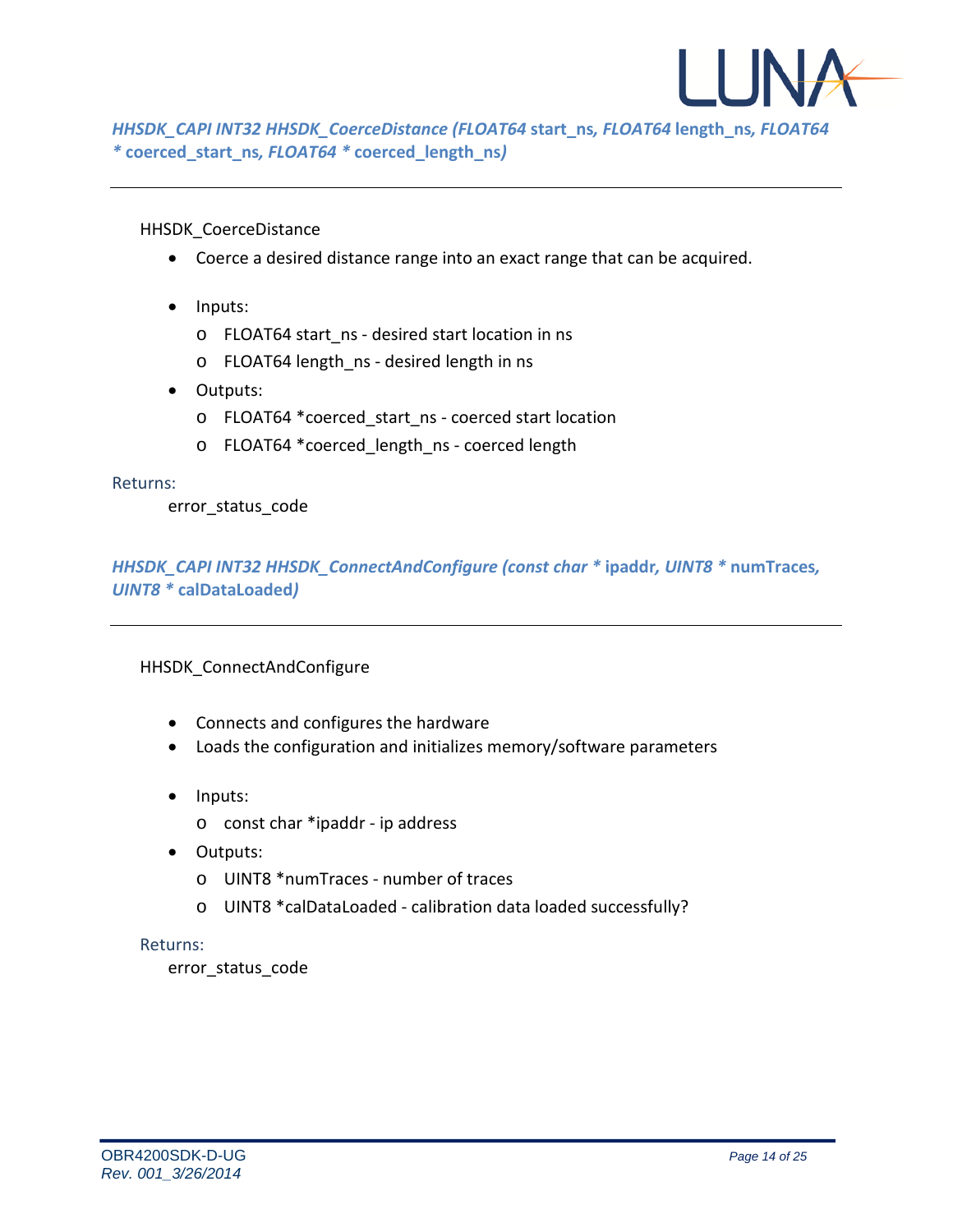![](_page_14_Picture_0.jpeg)

*HHSDK\_CAPI INT32 HHSDK\_ConvertUnits (FLOAT64* **val***, UINT8* **unitsIn***, UINT8* **unitsOut***, FLOAT64 \** **convertedVal***)*

## HHSDK\_ConvertUnits

- Convert value loc from unitsIn to unitsOut
- Possible unit values are:
	- $0 : ns, 1 : m, 2 : ft, 3 : in$
- Inputs:
	- o FLOAT64 val value to convert
	- o UINT8 unitsIn units of input val
	- o UINT8 unitsOut units to convert to
- Outputs:
	- o FLOAT64 convertedVal input val converted to units unitsOut

Returns:

error status code

## *HHSDK\_CAPI INT32 HHSDK\_Disconnect ()*

## HHSDK\_Disconnect

- Close the TCP interface and disconnect from the remote device.
- This function should be called at the end of any HHSDK program.

#### Returns:

error status code

## *HHSDK\_CAPI INT32 HHSDK\_GetDecimationSize (UINT32 \** **numPts***)*

HHSDK\_GetDecimationSize

• Gets the number of points that will be returned from HHSDK\_CalcMeasurement and HHSDK CalcDistance when the decimate parameter is set to  $1.\n\$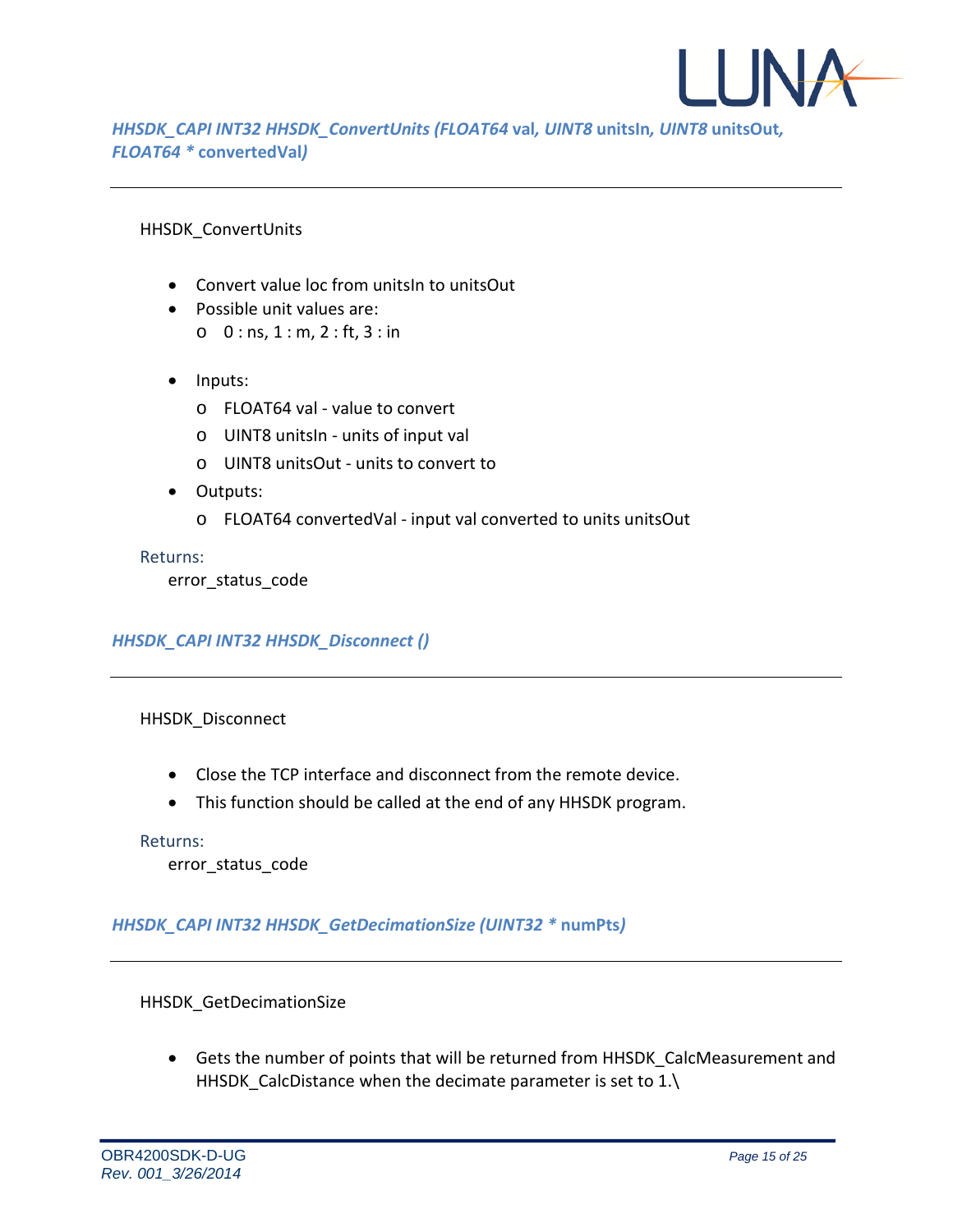![](_page_15_Picture_0.jpeg)

- Outputs:
	- o UINT32 \*numPts number of points to return in data arrays

error\_status\_code

## *HHSDK\_CAPI INT32 HHSDK\_GetErrorMsg (char \** **msg***, UINT32* **msgSize***)*

HHSDK\_GetErrorMsg

- Retrieves the most recent error message
- Inputs:
	- o char \*msg error
- Outputs:
	- o char msgSize max size of msg string

#### Returns:

error status code

*HHSDK\_CAPI INT32 HHSDK\_GetFreqDomainWindowFlag (UINT8 \** **val***)*

## HHSDK\_GetFreqDomainWindowFlag

- Gets the value of the frequency domain window flag
- Outputs:
	- o UINT8 \*val 0 : not applying frequency domain window, 1 : applying window

#### Returns:

error status code

*HHSDK\_CAPI INT32 HHSDK\_GetGraphProperties (UINT16* **graphType***, char \** **graphName***, UINT32 \** **numCurves***, char \** **curveNames***, char \** **units***)*

HHSDK\_GetGraphProperties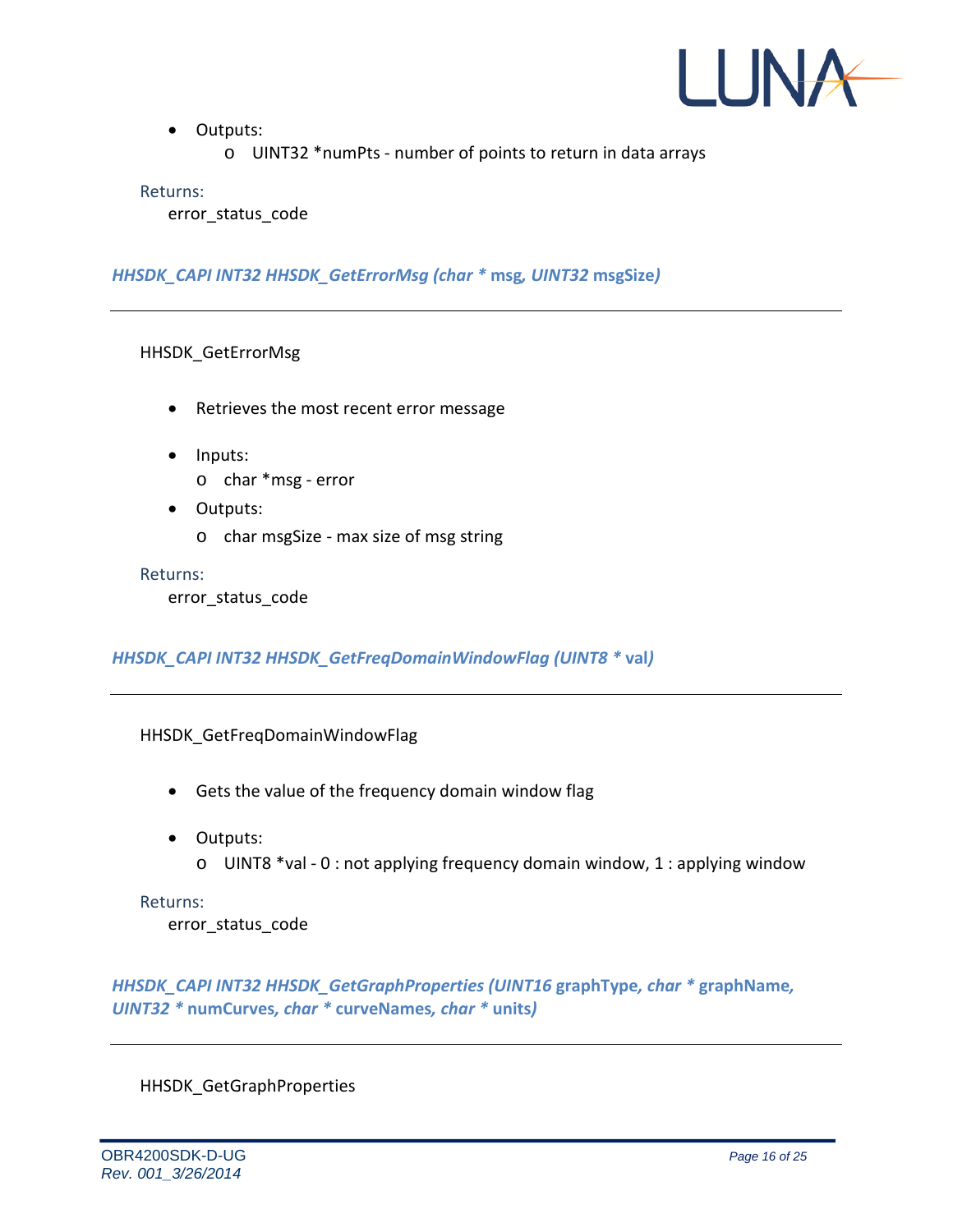![](_page_16_Picture_0.jpeg)

- Retrieves the labels associated with a given graph type
- Inputs:
	- o UINT16 graphType graph type selection
- Outputs:
	- o char \*graphName name of this graph type
	- o UINT32 \*numCurves number of curves plotted by this graph type
	- o char \*curveNames name(s) of the curve(s) plotted by this graph type
	- o char \*units measurement units associated with this graph type

error\_status\_code

### *HHSDK\_CAPI INT32 HHSDK\_GetGroupIndex (FLOAT64 \** **grpIndex***)*

HHSDK\_GetGroupIndex

- Get the current group index
- Outputs:
	- o FLOAT64 \*grpIndex group index

#### Returns:

error status code

*HHSDK\_CAPI INT32 HHSDK\_GetMaxRange (UINT8* **units***, FLOAT64 \** **maxRange***)*

#### HHSDK\_GetMaxRange

- Get the maximum length for HHSDK scans
- Inputs:
	- o UINT8 units units for maxRange
- Outputs:
	- o FLOAT64 \*maxRange maximum distance range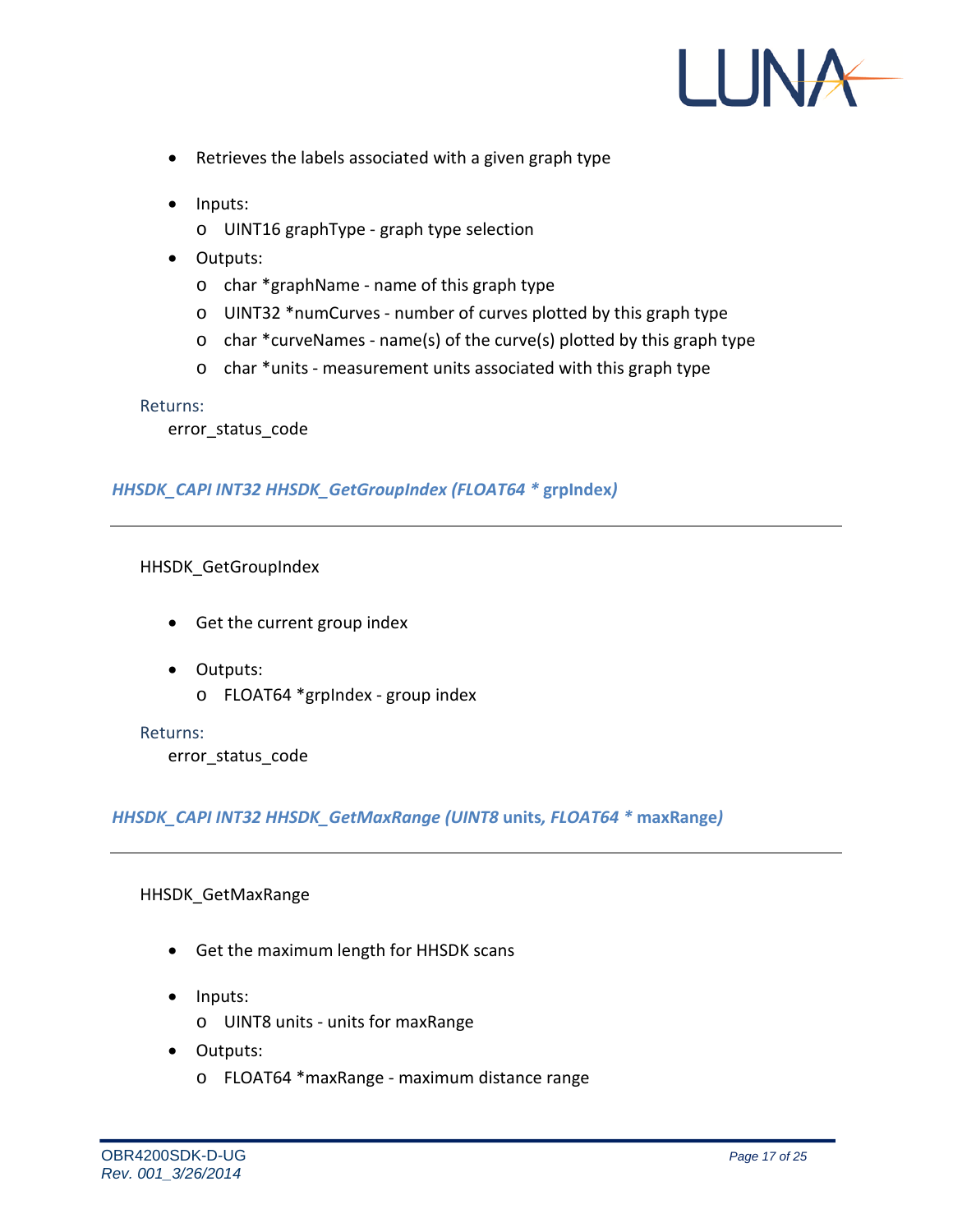![](_page_17_Picture_0.jpeg)

Returns: error\_status\_code

## *HHSDK\_CAPI INT32 HHSDK\_GetReferenceInfo (INT32 \** **version***, char \** **filename***, char \**  **timestamp***)*

HHSDK\_GetReferenceInfo

- Get details about the current reference
- Outputs:
	- o INT32 \*version file format version
	- o char \*filename name of reference file
	- o char \*timestamp time stamped when reference was acquired

Returns:

error\_status\_code

*HHSDK\_CAPI INT32 HHSDK\_GetSpatialResolutionFilterFlag (UINT8 \** **value***)*

HHSDK\_GetSpatialResolutionFilterFlag

- Gets the spatial resolution filter flag setting
- Outputs:
	- o UINT8 \*value 0 : filter off, 1 : filter on

Returns:

error status code

*HHSDK\_CAPI INT32 HHSDK\_GetSystemStatus (UINT8 \** **brdTempError***, UINT8 \** **lzrTempError***)*

HHSDK\_GetSystemStatus

• Retrieves system status.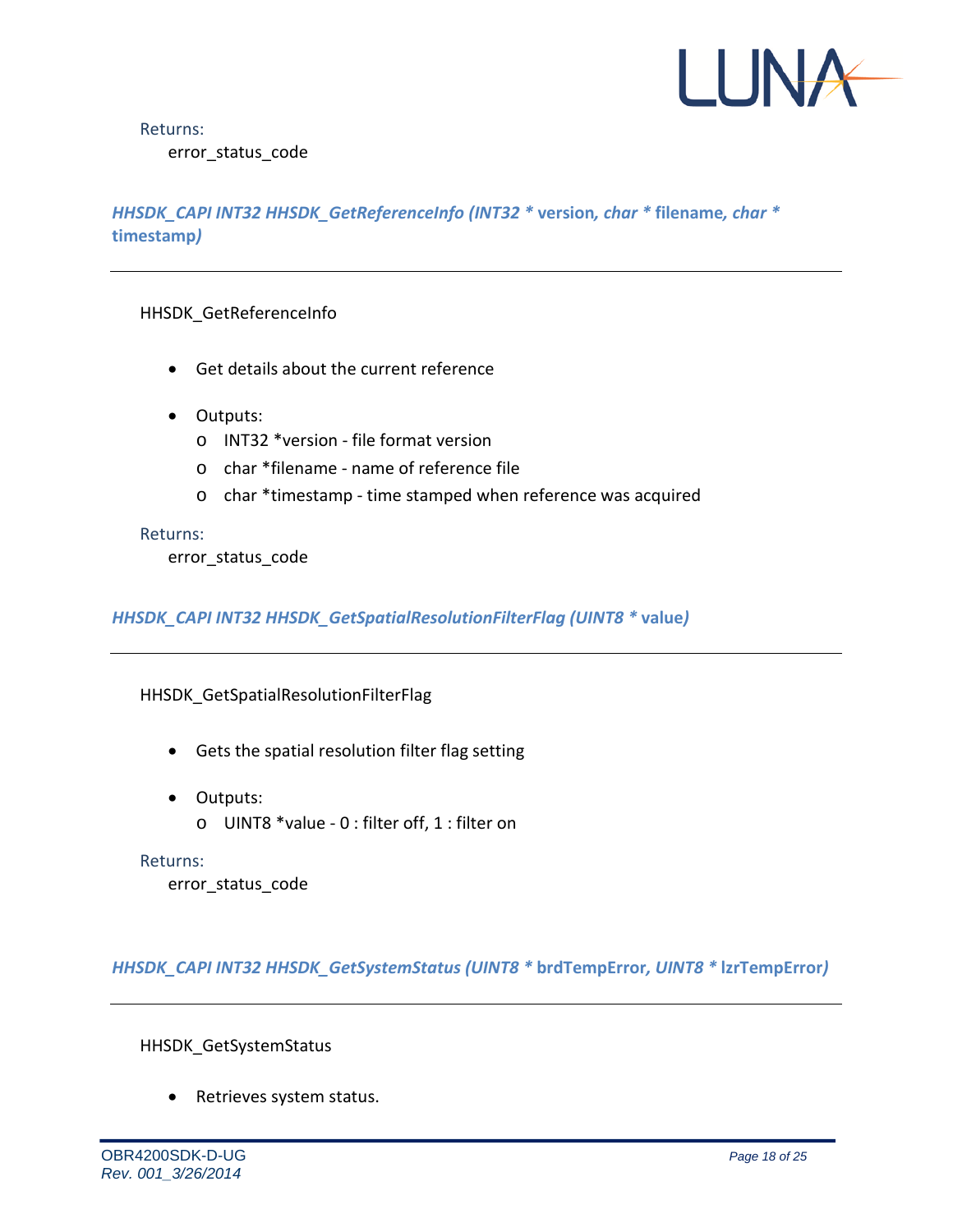![](_page_18_Picture_0.jpeg)

- Outputs:
	- o UINT8 \*brdTempError flag for board over-temperature
	- o UINT8 \*lzrTempError flag for laser over-temperature

error code

*HHSDK\_CAPI INT32 HHSDK\_GetVersionInfo (char \** **swRelInfo***, char \** **identification***, char \**  **FPGAFwVer***, char \** **processorFwVer***, char \** **CPLDFwVer***, INT32* **maxSize***)*

HHSDK\_GetVersionInfo

- Retrives version information
- Outputs:
	- o char \*swRelInfo Software Release Information
	- o char \*identification Identification
	- o char \*FPGAFwVer FPGA Firmware Version
	- o char \*processorFwVer Processor Firmware Version
	- o char \*CPLDFwVer CPLD Firmware Version
	- o INT32 maxSize Max size of the string outputs String outputs should be allocated to maxSize before calling HHSDK\_GetVersionInfo.

Returns:

error status code

#### *HHSDK\_CAPI INT32 HHSDK\_LoadBinaryFile (UINT8* **trace***, char \** **filepath***)*

HHSDK\_LoadBinaryFile

- Load a binary measurement file into the given trace
- Inputs:
	- o UINT8 trace trace number
	- o char \*filename file to load

Returns:

error status code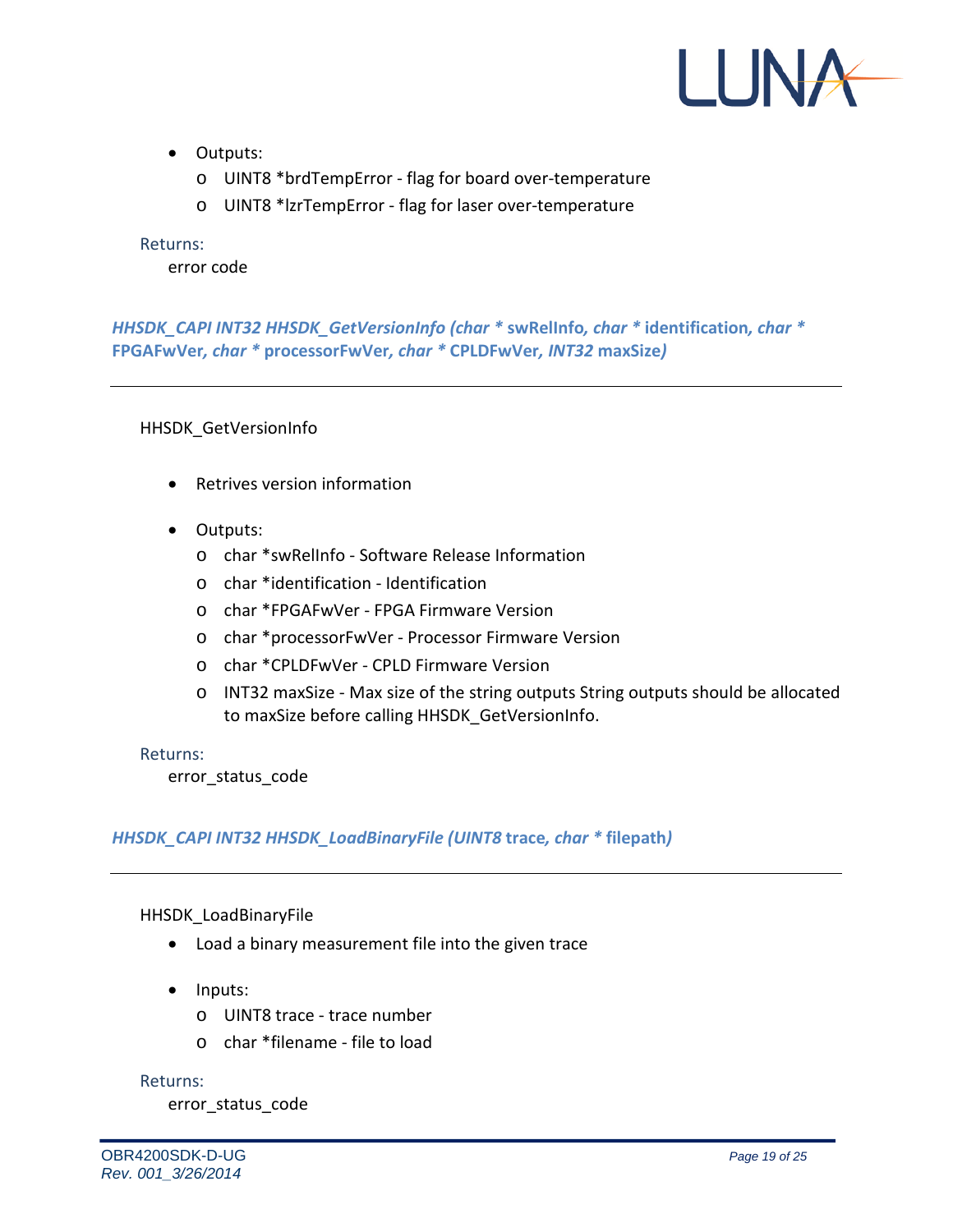![](_page_19_Picture_0.jpeg)

HHSDK\_ReloadReference

• Reload the current reference

Returns:

error\_status\_code

*HHSDK\_CAPI INT32 HHSDK\_RemoveCurrentReference ()*

HHSDK\_RemoveCurrentReference

• Remove the current reference

#### Returns:

error status code

*HHSDK\_CAPI INT32 HHSDK\_SaveBinaryFile (UINT8* **trace***, char \** **filepath***)*

### HHSDK\_SaveBinaryFile

- Saves the binary measurement file held in the given trace
- Inputs:
	- o UINT8 trace trace number
	- o char \*filename file to save

Returns:

error status code

*HHSDK\_CAPI INT32 HHSDK\_SaveBinarySegment (UINT8* **trace***, char \** **filepath***, FLOAT64* **start***, FLOAT64* **length***, UINT8* **units***)*

HHSDK\_SaveBinarySegment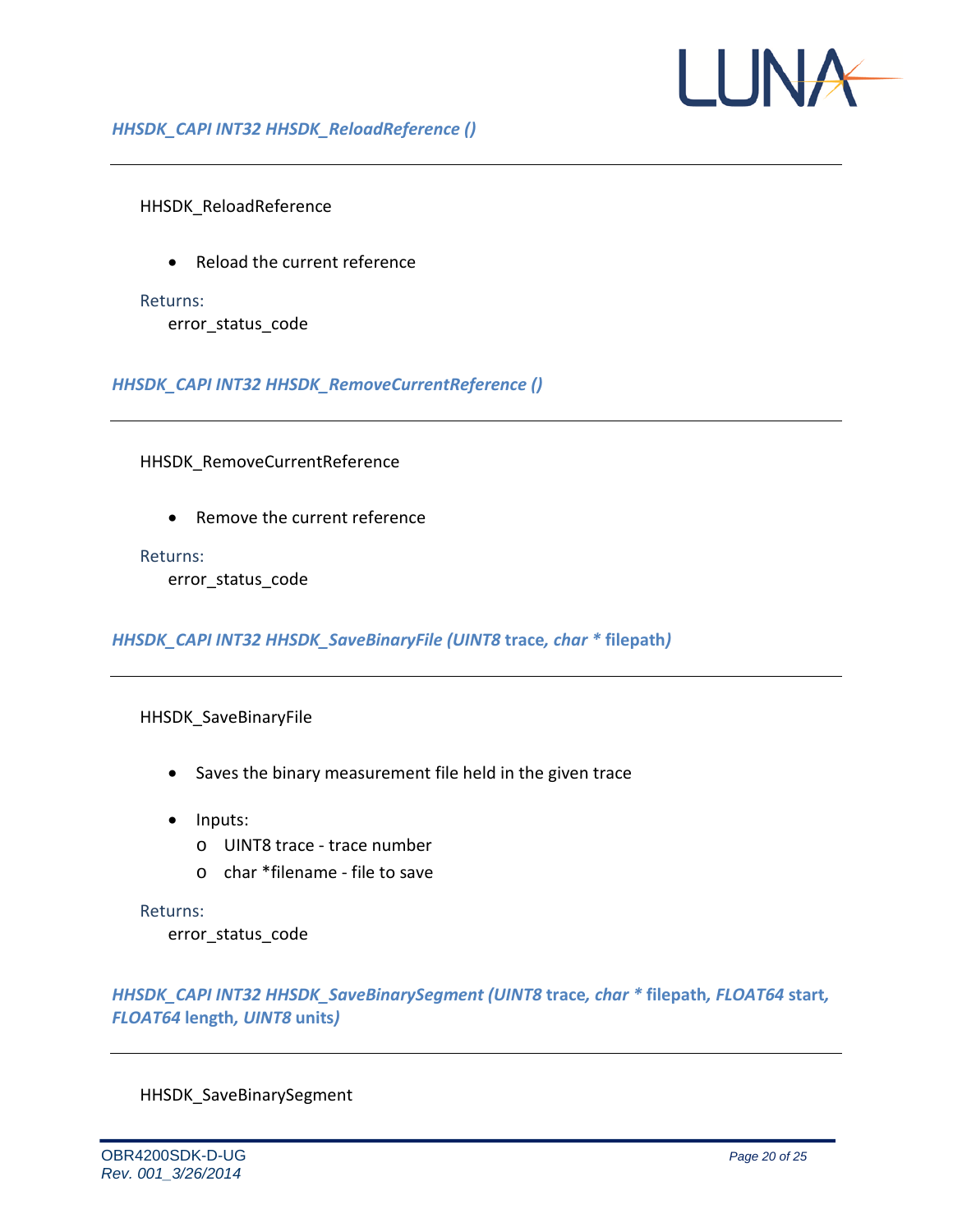![](_page_20_Picture_0.jpeg)

- Saves a segment of the binary measurement file held in the given trace
- Inputs:
	- o UINT8 trace trace number
	- o char \*filename file to save
	- o FLOAT64 start start of segment
	- o FLOAT64 length length of segment
	- $\circ$  UINT8 units units of start and length (0 : ns, 1 : m, 2 : ft, 3 : in)

error status code

*HHSDK\_CAPI INT32 HHSDK\_SaveTextFile (UINT8* **trace***, char \** **filename***, UINT16 \** **graphTypes***, UINT16* **numGraphTypes***, UINT8* **decimate***, FLOAT64* **spatRes***, FLOAT64* **start***, FLOAT64* **length***, UINT8* **units***)*

### HHSDK\_SaveTextFile

- Saves a text file containing measurement and distance data for one or more graph types
- Inputs:
	- o UINT8 trace trace number
	- o char \*filename name of output file
	- o UINT16 \*graphTypes array of graph types to save
	- o UINT16 numGraphTypes number of graph types in graphTypes array
	- o UINT8 decimate 1 to decimate data, 0 to write full resolution data
	- o FLOAT64 spatRes spatial resolution in mm
	- o FLOAT64 start start distance
	- o FLOAT64 length distance length
	- $\circ$  UINT8 units distance units (0 : ns, 1 : m, 2 : ft, 3 : in)

#### Returns:

error\_status\_code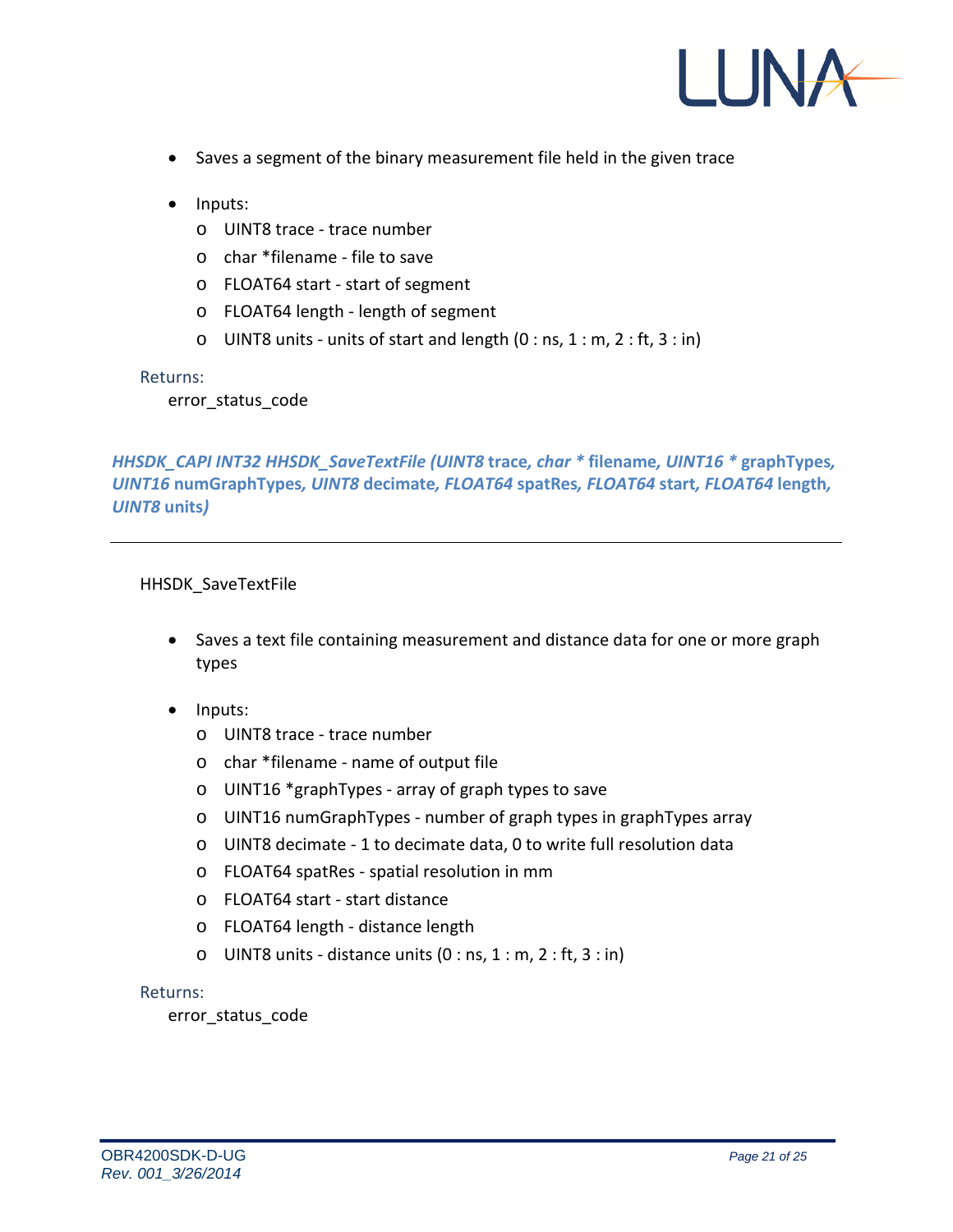![](_page_21_Picture_0.jpeg)

### HHSDK\_SetDecimationSize

- Sets the maximum number of points that will be returned from HHSDK\_CalcMeasurement and HHSDK\_CalcDistance when the decimate parameter is set to 1.
- Inputs:
	- o numPts number of points to return in data arrays

#### Returns:

error status code

### *HHSDK\_CAPI INT32 HHSDK\_SetFreqDomainWindowFlag (UINT8* **val***)*

#### HHSDK\_SetFreqDomainWindowFlag

- Gets the value of the frequency domain window flag
- Inputs:
	- o UINT8 val 0 : do not apply frequency domain window, 1 : apply window

#### Returns:

error status code

## *HHSDK\_CAPI INT32 HHSDK\_SetGainIndex (UINT8* **newGainIndex***, UINT8 \** **prevGainIndex***)*

#### HHSDK\_SetGainIndex

- Sets the gain that will be used when taking measuremts
- This function sets the gain index, not the actual gain in dB
- Possible values are: o : 0 dB, 1 : 6 dB, 2 : 12 dB, 3 : 18 db, 4 : 24 dB, 5 : 30 dB
- Inputs:
	- o UINT8 newGainIndex new gain index to use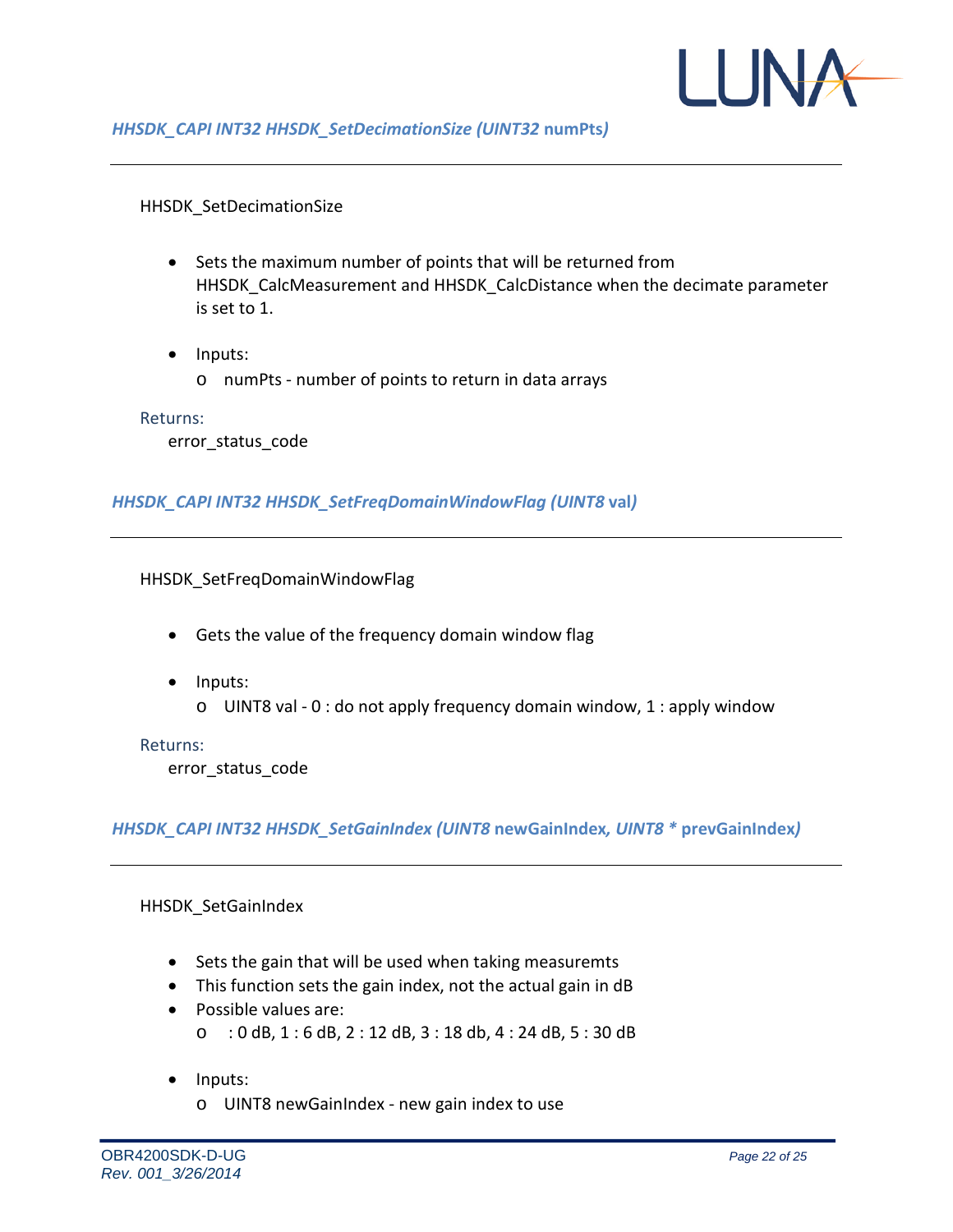![](_page_22_Picture_0.jpeg)

- Outputs:
	- o UINT8 \*prevGainIndex previous gain index

error\_status\_code

*HHSDK\_CAPI INT32 HHSDK\_SetGroupIndex (FLOAT64* **grpIndex***)*

HHSDK\_SetGroupIndex

- Sets the group index
- Inputs: o FLOAT64 grpIndex - new group index

Returns:

error status code

*HHSDK\_CAPI INT32 HHSDK\_SetIPAddress (char \** **ipaddr***)*

#### HHSDK\_SetIPAddress

- Changes the IP address that the OBR4200 will use.
- This change does not take effect until the OBR4200 is power cycled.
- Inputs:
	- o char \*ipaddr new IP address

#### Returns:

error\_status\_code

*HHSDK\_CAPI INT32 HHSDK\_SetSpatialResolutionFilterFlag (UINT8* **value***)*

HHSDK\_SetSpatialResolutionFilterFlag

• Turns the spatial resolution filter flag on or off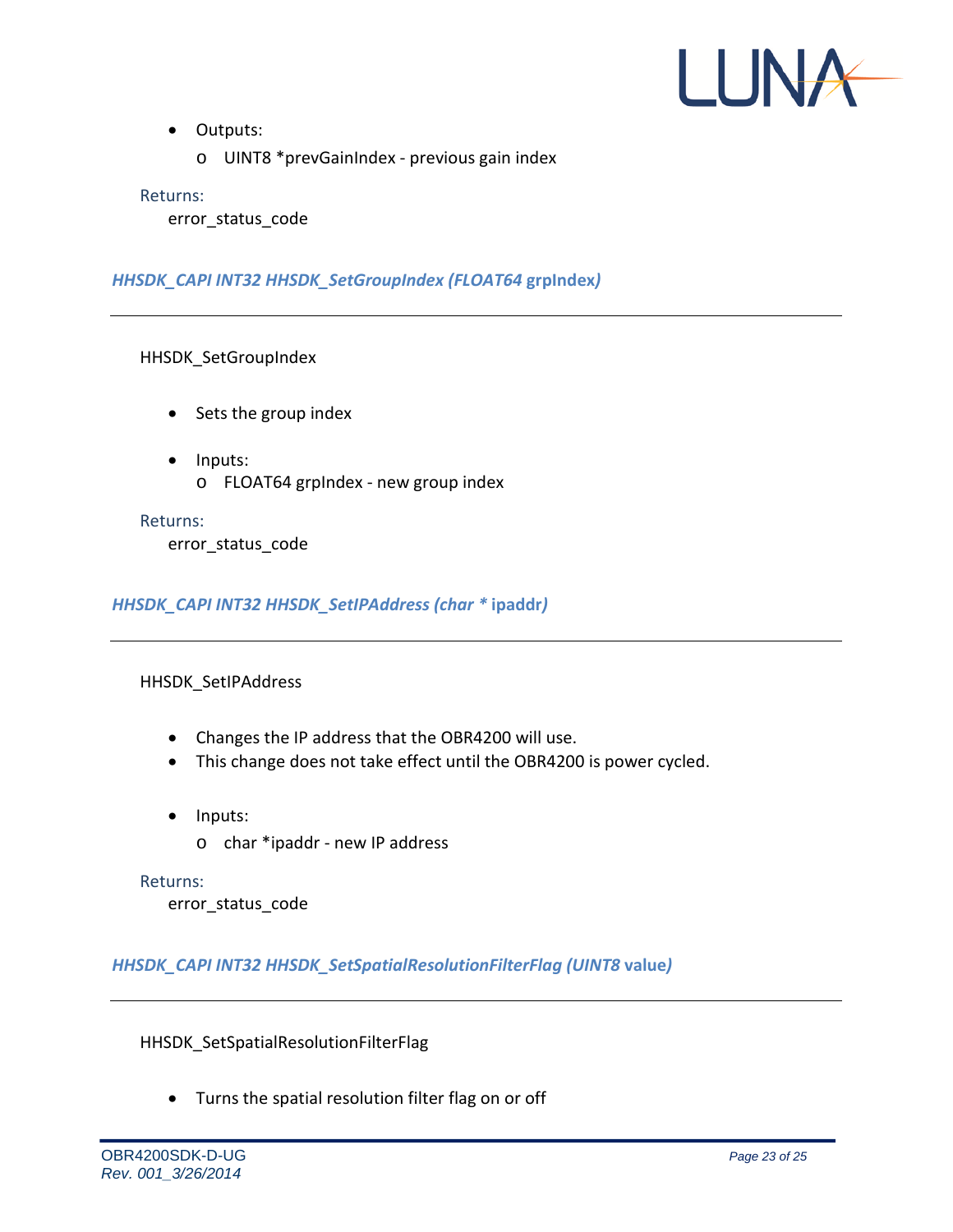![](_page_23_Picture_0.jpeg)

- Inputs:
	- o UINT8 value 0 : filter off, 1 : filter on

error status code

## *HHSDK\_CAPI INT32 HHSDK\_SetZeroLengthLocation (FLOAT64* **location***, UINT8* **units***)*

HHSDK SetZeroLengthLocation

- Sets the zero length location
- Inputs:
	- o FLOAT64 location zero length location
	- $\circ$  UINT8 units units of location (0 : ns, 1 : m, 2 : ft, 3 : in)

#### Returns:

error status code

*LabVIEW is a registered trademark of National Instruments Inc. Visual C++ is a registered trademark of Microsoft Corporation.*